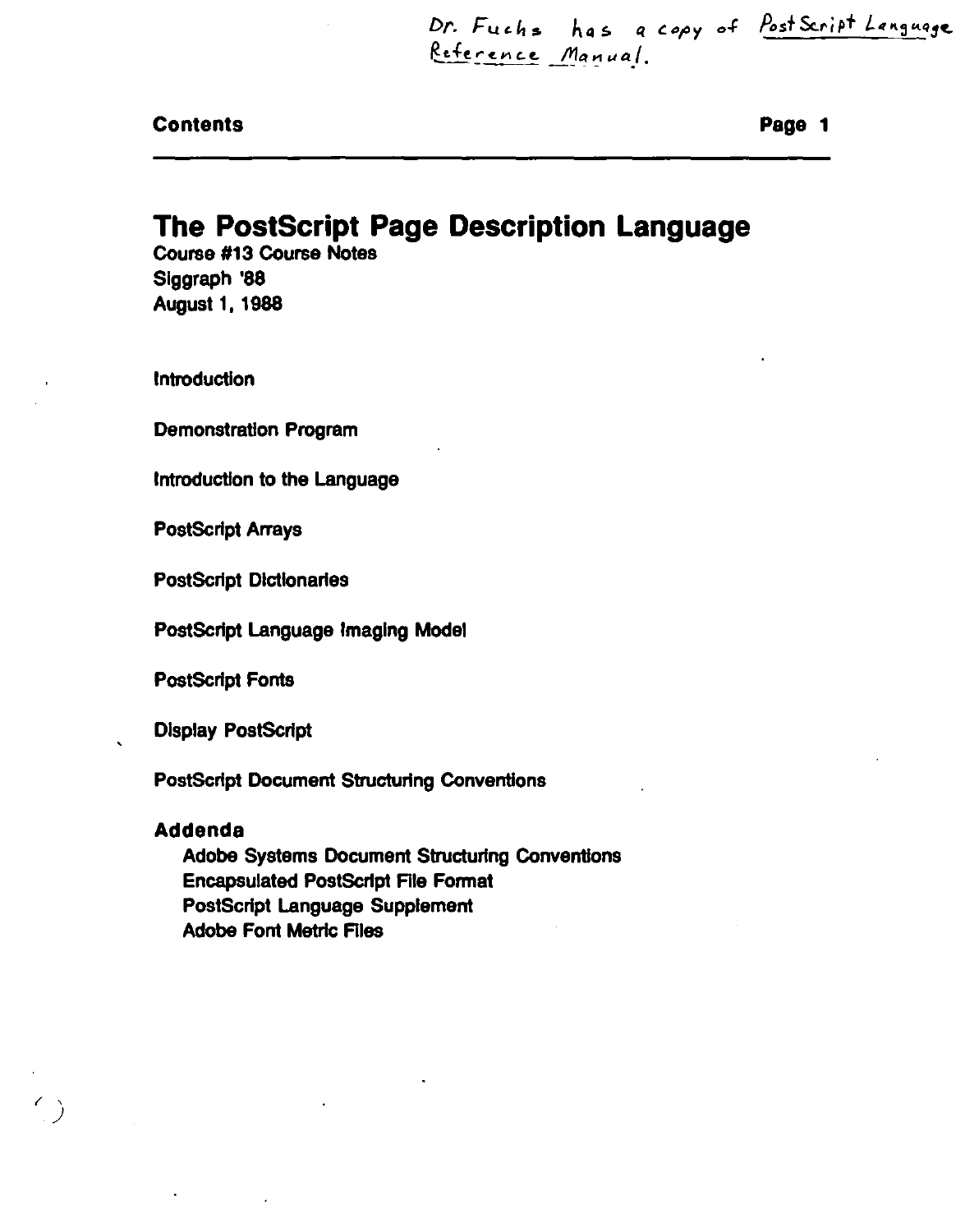## Course Speakers

Leo Hourvitz NeXT, Inc. 3475 Deer Creek Rd. Palo AHo, CA 94304

Unda Gass Adobe Systems Incorporated Charleston Rd. Mountain VIew, CA 94330

Andy Shore Adobe Systems Incorporated Charleston Rd. Mountain VIew, CA 94330